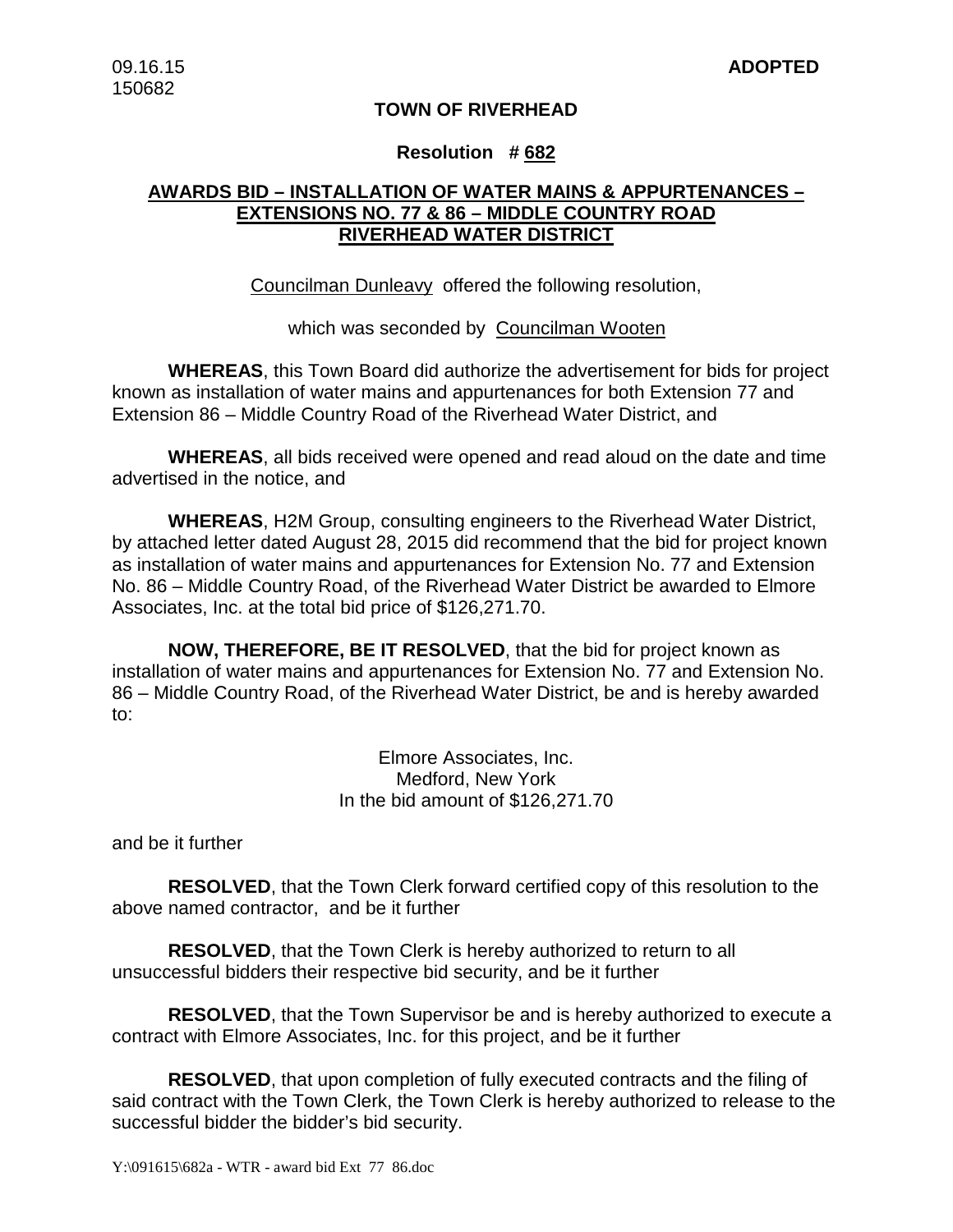**RESOLVED**, that all Town Hall Departments may review and obtain a copy of this resolution from the electronic storage device and, if needed, a certified copy of same may be obtained from the Office of the Town Clerk.

# **THE VOTE**

Gabrielsen ⊠Yes No<br>Dunleavy ⊠Yes No Giglio ⊠Yes **No**<br>Wooten ⊠Yes No Walter  $\boxtimes$ Yes  $\Box$ No

The Resolution Was  $\boxtimes$  Thereupon Duly Declared Adopted